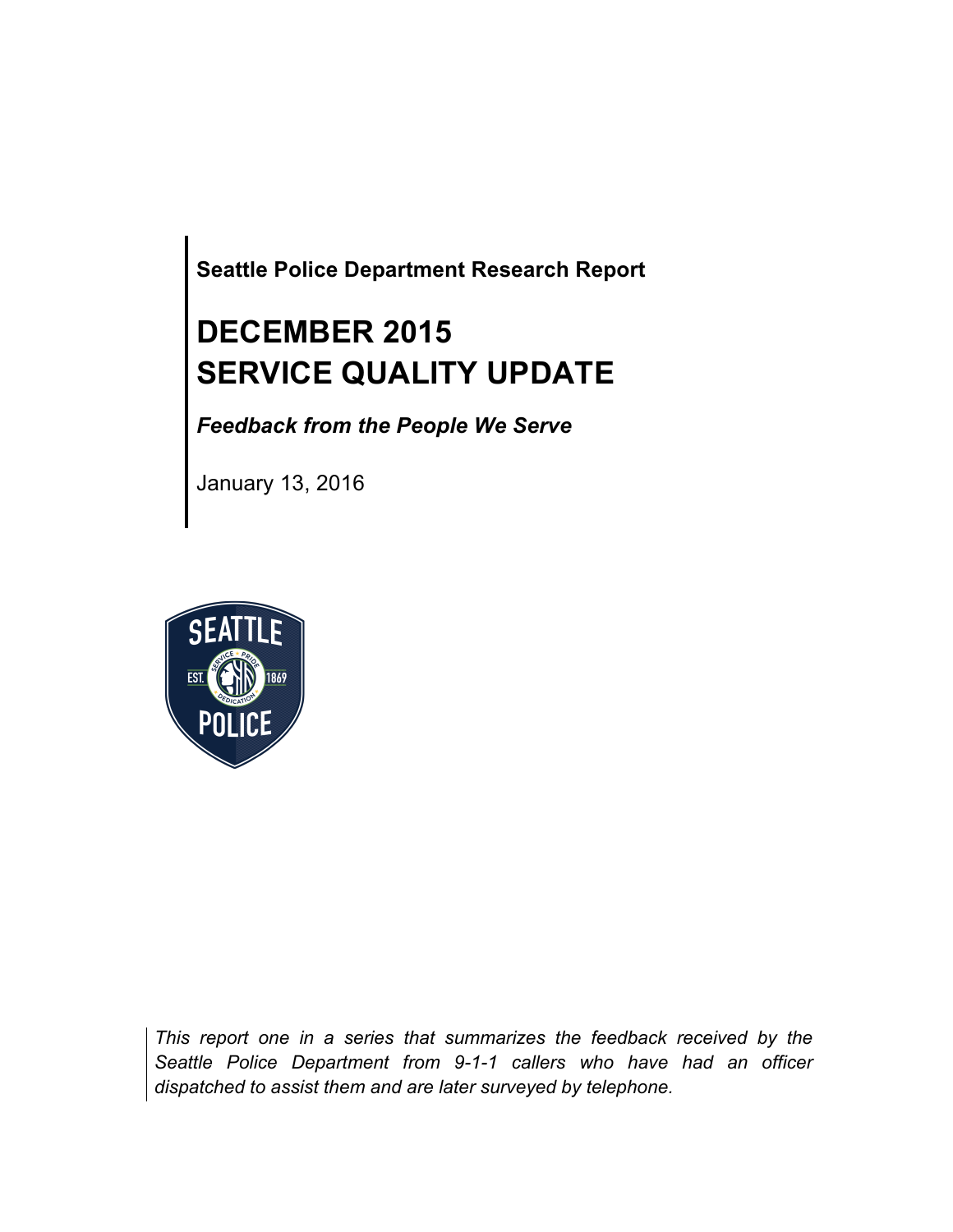#### **9-1-1 Caller Surveys: Summary and Conclusions from December 2015**

The Seattle Police Department customer satisfaction surveys provide feedback about the service provided by the Department to those who call 9-1-1 and have an officer dispatched to assist them. Key findings and conclusions from December 2015 and comparisons to previous surveys are summarized below.

**Overall Satisfaction**. Overall, customers were satisfied with their experience with the Department "from calling 9-1-1 on to all contacts [they] had with the Police Department as a result of that call." Threefourths of the customers rated their overall satisfaction with this experience as 4 or 5 on a five-point scale were 5 means "extremely satisfied," for an average rating of 4.09 out of 5 possible points. Overall satisfaction in December 2015 did not differ significantly from June 2006, the first survey, or from September 2015, the most recent survey.

**Officers Responding to Customers' 9-1-1 Calls.** Customers rated the officers who responded to their calls positively. Customers indicated that the officers who responded to the 9-1-1 calls were professional and courteous (66% "strongly agree"); listened to customer concerns, answered questions, and provided the information, assistance, and explanations customers needed and wanted (40% to 54% "strongly agree"). However, these officers received lower ratings for giving "tips on preventing future crimes" (23% "strongly agree").

Ratings that the responding officers were (1) professional and courteous, (2) provided the information needed, (3) clearly explained procedures and requirements, (4) told you what would happen next, and (5) gave tips on preventing crimes increased significantly since the first survey in June 2006. Ratings of one item also increased significantly between September 2015 and December 2015: "The officer gave you tips on preventing future crimes."

**Seattle Police Department Overall**. Customers also rated the Department highly. Customers indicated that "Department personnel are professional and courteous" (47% "strongly agree") and the Department is a good resource for information about preventing crime, focuses on public safety issues of concern, is available when needed, and clearly explains procedures and requirements (27% to 31% "strongly agree"). While these are positive ratings, ratings of the officers with whom customers had personal contact (officers responding to 9-1-1 calls) were higher than ratings of the Department overall.

Ratings that (1) Department personnel are professional and courteous and that the Department, (2) is a good resource for information about preventing crime, (3) focuses on public safety issues of concern, and (4) clearly explains procedures and requirements increased significantly since the first survey. Ratings that the Department is a good resource for information about preventing crime also increased significantly between September 2015 and December 2015.

**9-1-1 Operations**. Customers were satisfied with the assistance provided by the 9-1-1 operator (68% "extremely satisfied") and with the speed with which their calls were answered by the operator (67% "extremely satisfied"). Satisfaction with service provided by the 9-1-1 operator was higher in December 2015 than in the first survey in June 2006. Satisfaction with the speed with which calls were answered has not changed significantly since June 2015, when the question was introduced. Six percent, or 12 customers, had to dial 9-1-1 more than once to reach an operator in June 2015, though all callers should be able to reach an operator the first time they dial 9-1-1.

**Feelings of Safety**. Customers said that they feel more safe "walking alone in [their] neighborhood during the day" (57% "extremely safe") than they do "walking alone in [their] neighborhood at night" (22% "extremely safe") or overall in Seattle (25% "extremely safe"). Customers' feelings of safety walking alone in their neighborhood during the day have declined significantly since April 2007, when first asked.

As in past surveys, customers reported that the incident that caused them to call 9-1-1 led some of them to feel less safe than before, but the service provided by the Department as a result of their calls to 9-1-1 increased the proportion of customers who felt more safe and decreased the proportion that felt less safe than before they called 9-1-1. The service provided by the Department appears to provide customers with reassurance and increase their feelings of personal safety.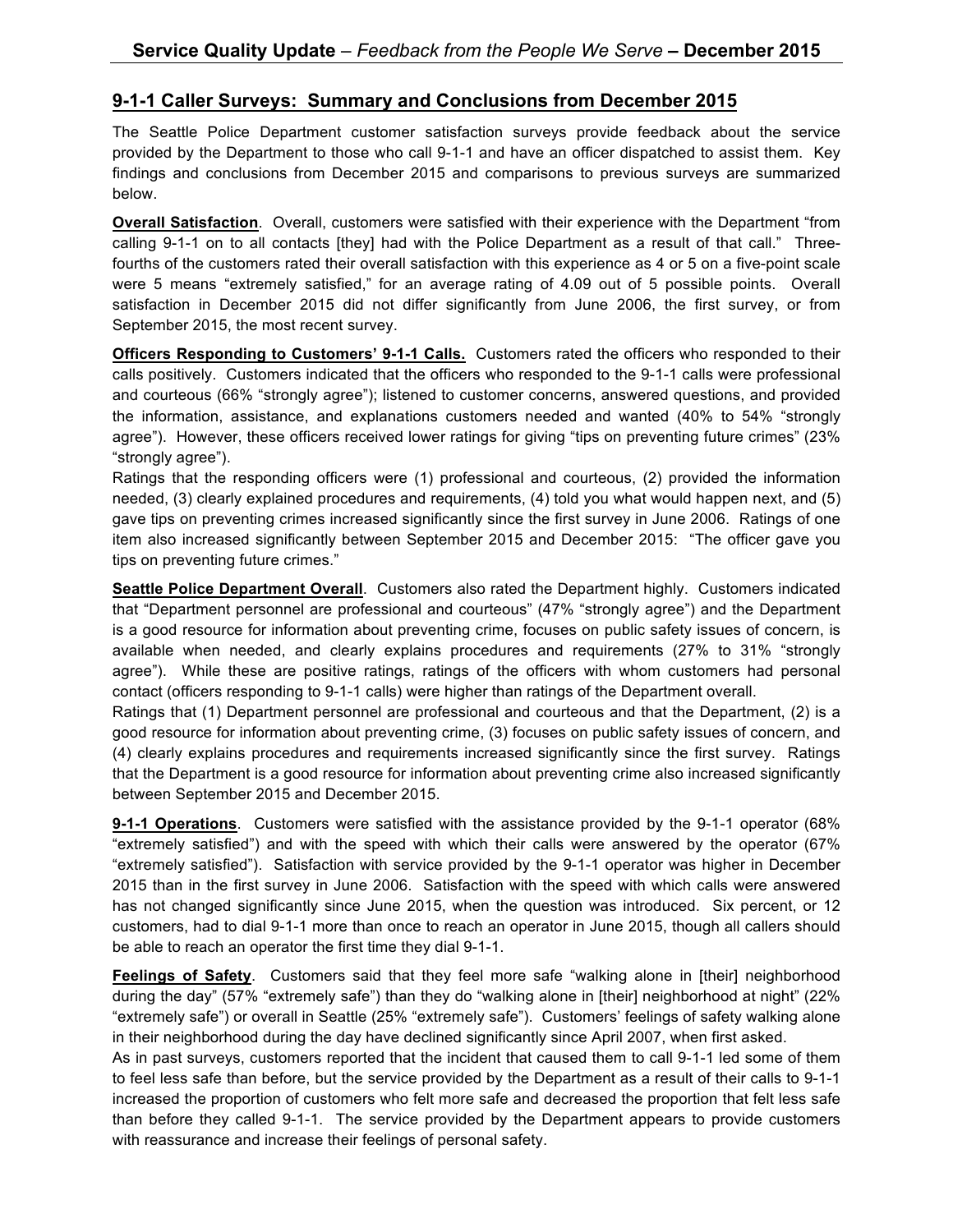### **9-1-1 Caller Surveys: Results**

This report (1) summarizes key results of the December 2015 survey of customers who called 9-1-1 in November and had an officer dispatched to assist them and (2) compares the December 2015 results with those of the previous 29 surveys of 9-1-1 callers, which were conducted between June 2006 and September 2015.

**Overall Satisfaction.** Customers who had an officer dispatched to provide assistance after calling 9-1-1 were asked to use a five-point scale, where 5 means "extremely satisfied" and 1 means "not at all satisfied," to answer the question, "Overall, how satisfied are you with this experience with the Seattle Police Department – from calling 9-1-1 on to all contacts you had with the Police Department as a result of that call?"

As the next chart<sup>1</sup> shows, 75 percent of customers rated their satisfaction with this experience with the Department as 4 (26%) or 5 (49%) on a five-point scale where 5 means "extremely satisfied." Three percent rated their satisfaction as 1, or "Not at all satisfied," and eight percent rated their satisfaction as 2 on the five point scale where 1 means, "Not at all satisfied."



The question about overall satisfaction has been included in all 30 customer satisfaction surveys, and customers' responses to this question differed significantly across surveys. The next chart and similar charts, below, show the average ratings of overall satisfaction from four of the surveys: June 2006, when the survey was first conducted; June 2012, the month before the Department entered into the consent decree with the Department of Justice; and September 2015 and December 2015, the two most recent surveys. $^{2}$ 

With an average rating of 4.09 in December 2015, overall satisfaction with the experience with the Seattle Police Department did not differ significantly from September 2006, when the first survey was conducted.



 $1$  Percentages do not always total 100 in this and subsequent charts due to rounding.

 $2$  The numbers of respondents answering each question are omitted from some charts for readability, but the number consistently was close to 200. Average ratings in bold font differed significantly between September 2015 and December 2015, the last two surveys. Average ratings of items with an asterisk (\*) following the text of the item differed significantly between the first time the question was asked and December 2015.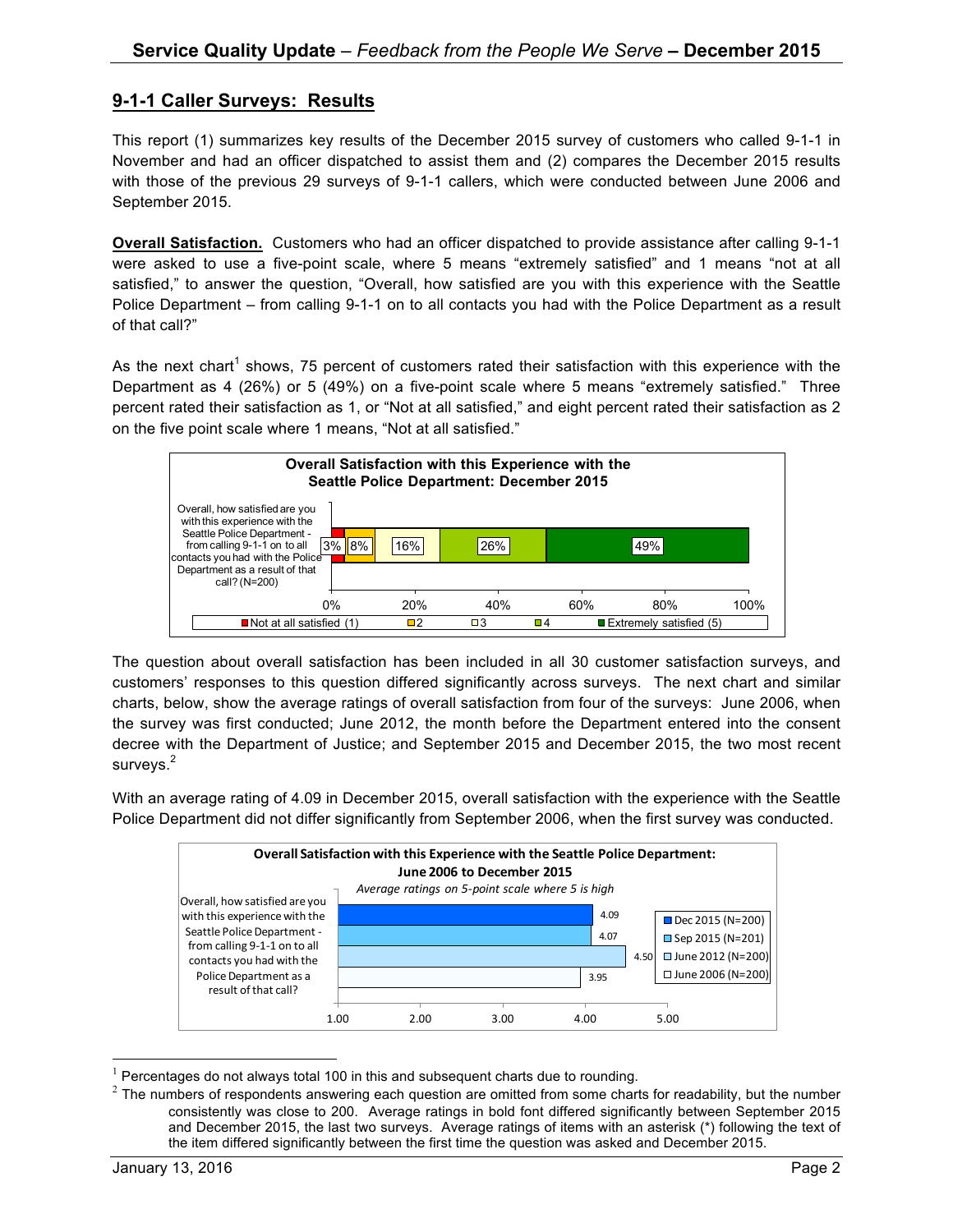**Officer Responding to the Call.** To assess customers' experiences with and opinions of the officer who responded to their calls to 9-1-1, customers were asked to indicate their level of agreement ("Strongly agree," "Agree," "Neither agree nor disagree," "Disagree," or "Strongly disagree") with a series of statements about the officer.

Customers rated officers highest for being professional and courteous and lowest for giving tips on preventing future crimes, as shown in the next chart.

- Two-thirds (66%) of the customers said that they "strongly agree" that the officer who first visited after their call to 9-1-1 "was professional and courteous," and 98 percent said that they "agree" or "strongly agree" with this statement. Just one percent said that they "disagree" that "The officer was professional and courteous," and no one strongly disagreed with this statement.
- Between 40 and 54 percent of the customers said that they "strongly agree" with six of the statements: "The officer listened to your concerns," "The officer answered your questions," "The officer provided the assistance you needed," "The officer provided you the information you needed," "The officer clearly explained procedures and requirements," and "The officer told you what would happen next." Between 83 and 96 percent of customers said that they "agree" or "strongly agree" with these statements, and between four and seven percent said that they "disagree" or "strongly disagree" with the statements.
- A total of 58 percent of the customers said that they "agree" or "strongly agree," and 25 percent said that they "disagree" or "strongly disagree," with the statement, "The officer gave you tips on preventing future crimes."



Five of these items about responding officers were included in all 30 customer satisfaction surveys: "The officer was professional and courteous," "The officer provided you the information you needed," "The officer clearly explained procedures and requirements," "The officer told you what would happen next," and "The officer gave you tips on preventing future crimes." As shown in the next chart, ratings of all five of these items were significantly higher in December 2015 than they were in June 2006, when the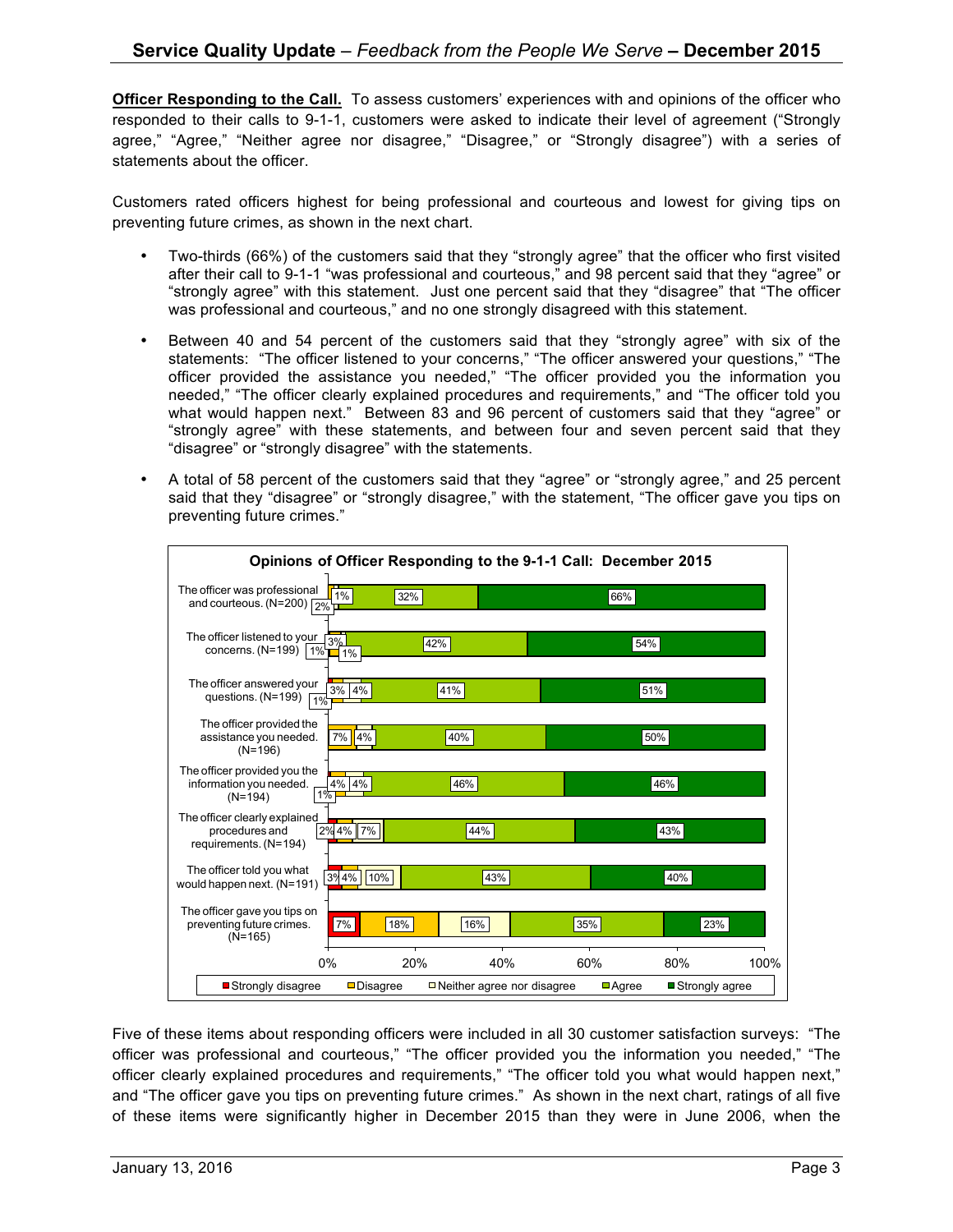questions were first asked. In addition, ratings of one item, "The officer gave you tips on preventing future crimes," were significantly higher in December 2015 than in September 2015, the previous survey.

The three remaining items were added to the survey beginning in 2007. "The officer answered your questions," was added in April 2007. Responses to this item have fluctuated significantly over time, but ratings in December 2015 did not differ significantly from April 2007, when the question was first asked, or from the previous survey in September 2015. "The officer listened to your concerns" was added to the survey in June 2014, and "The officer provided the assistance you needed" was introduced to the survey for the first time in June 2015; ratings of these items have not changed significantly across surveys.



**Seattle Police Department Overall.** To assess opinions of the Seattle Police Department overall, customers were asked to indicate their level of agreement ("Strongly agree," "Agree," "Neither agree nor disagree," "Disagree," or "Strongly disagree") with statements about the Department, including the five statements shown in the next chart.

Customers rated the Department highest for having professional and courteous personnel, just as they rated the officer who responded to their call highest for being professional and courteous. Almost half (47%) of the customers said that they "strongly agree" and 45 percent said they "agree" with the statement, "Department personnel are professional and courteous." Just four percent said that they "disagree" with this statement and none "strongly disagree." Between 27 and 31 percent of the respondents said they "strongly agree" (a total of 69% to 75% either "agree" or "strongly agree") with the other four statements about the Department; between 8 and 19 percent said that they "disagree" or "strongly disagree" with these statements, as shown in the next chart.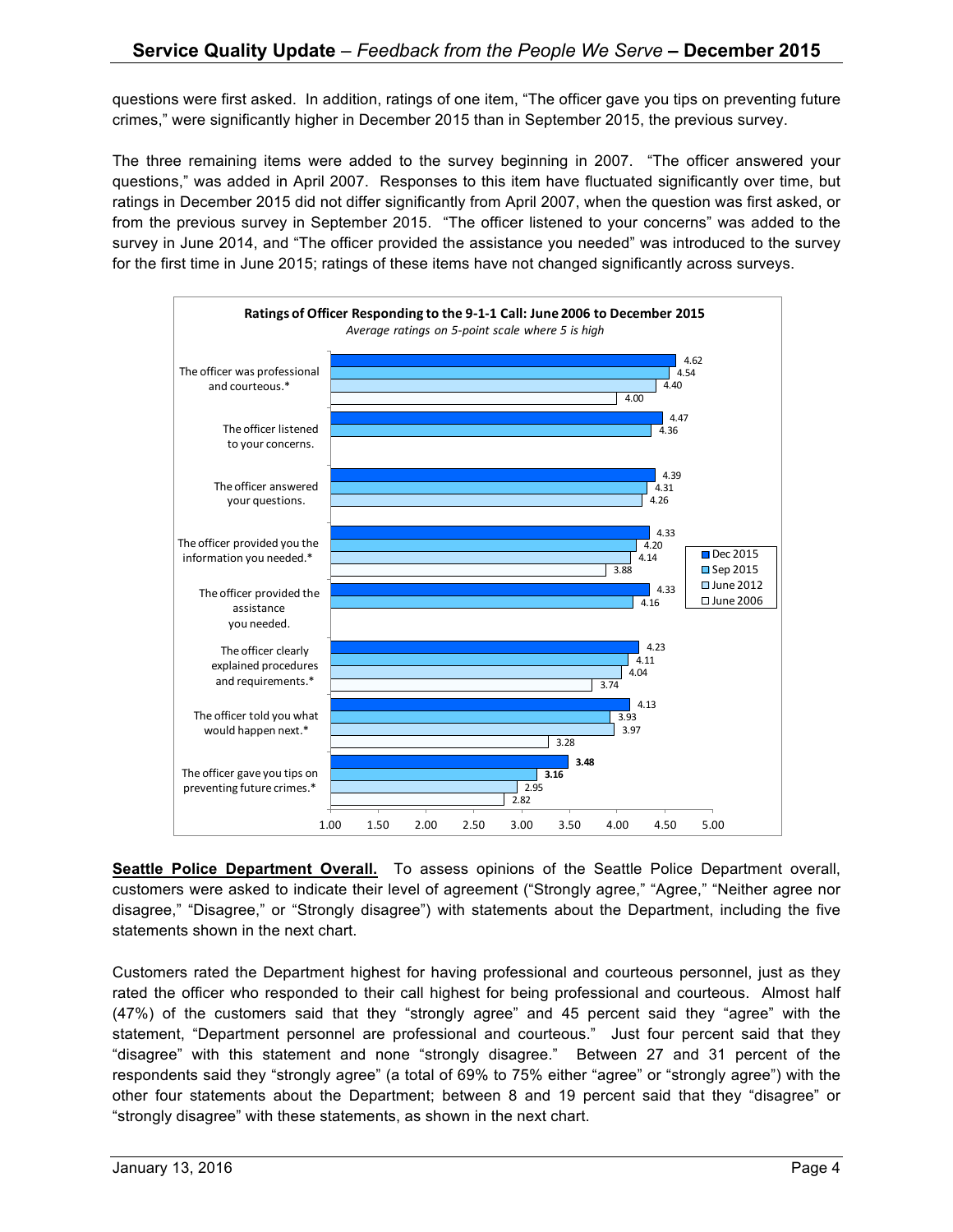

These questions about the Department overall were included in all of the customer satisfaction surveys, and responses to the questions changed significantly over time. Four of the items increased significantly between June 2006, when the surveys began, and December 2015: "Department personnel are professional and courteous," "The Department is a good resource for information about preventing crime," "The Department focuses on the public safety issues that concern you," and "The Department clearly explains its procedures and requirements." Ratings of one of these items, "The Department is a good resource for information about preventing crime," also increased significantly between the September and December 2015, the last two surveys. Ratings of the item, "The Department is available when you need them," fluctuated over time but did not differ significantly between June 2006 and December 2015.

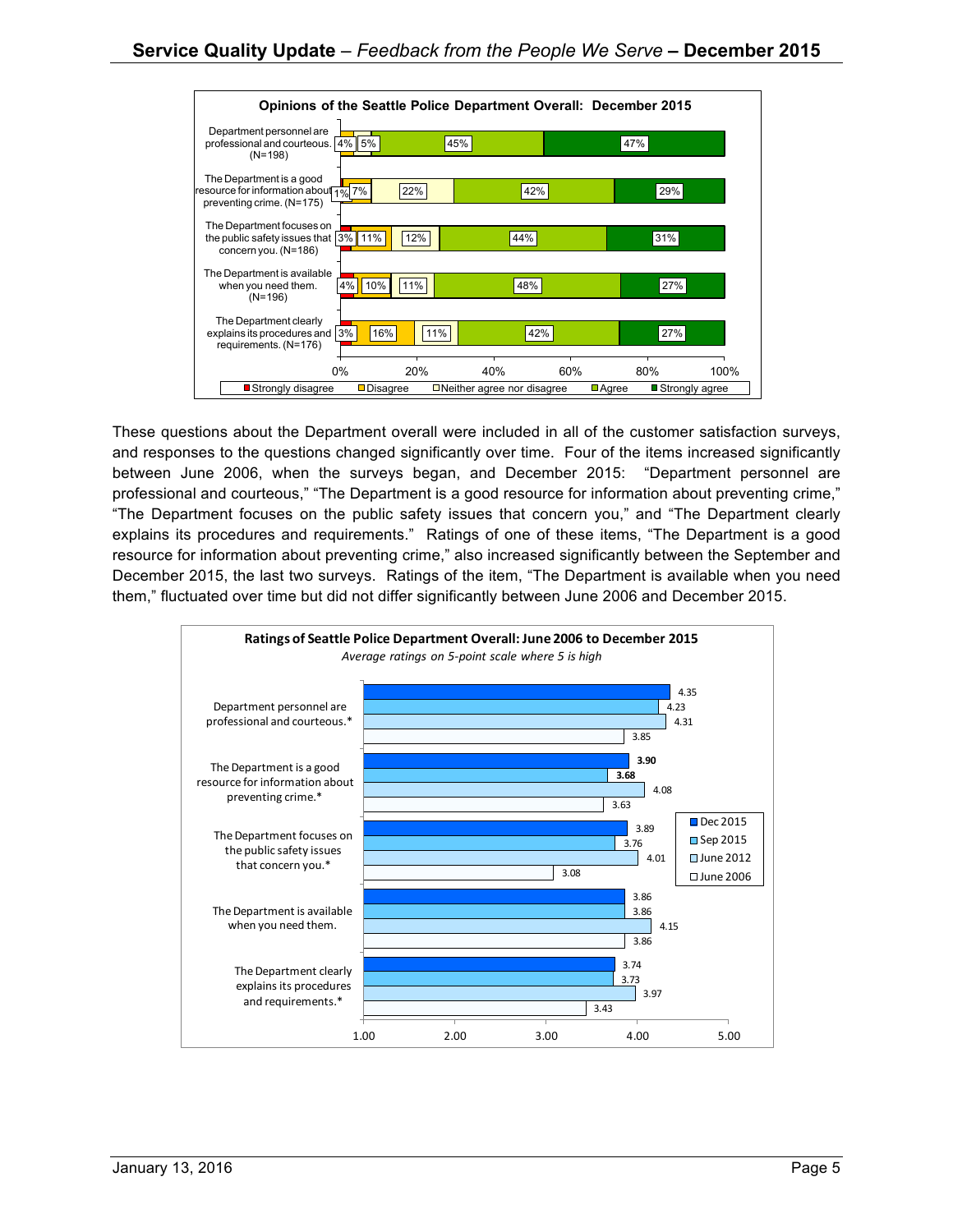**9-1-1 Operations.** About two-thirds of the customers rated their satisfaction with both the assistance provided by the 9-1-1 operator and the speed with which their call was answered as 5 on the five-point scale where 5 means "extremely satisfied" (68% and 67%, respectively). A total of 85 and 84 percent rated their satisfaction with the assistance and the speed with which their calls were answered as either a 4 or a 5 on this five-point scale, respectively. Six percent rated their satisfaction with the service provided by the operator as either 1 or 2 on the five-point scale where 1 means "not at all satisfied." Eleven percent rated their satisfaction with the speed with which their calls were answered as 1 or 2. These results are shown in the next chart.



The questions about customers' satisfaction with the service provided by the 9-1-1 operator have been included in all 30 surveys, and ratings of this item were significantly higher in December 2015 than in June 2006, the first survey. Ratings of satisfaction with the speed with which calls were answered did not change significantly since June 2015, when the question was first asked.



Beginning In June 2015, customers were asked if they reached an operator the first time they dialed 9-1-1 and, if not, how often they dialed 9-1-1 to reach an operator. In December 2015, six percent (12 customers) had to call 9-1-1 more than once to reach an operator. As the next chart shows, responses to this question have not differed significantly since the question was introduced. Between 91 and 95 percent of the customers reached an operator the first time they dialed 9-1-1, and between 5 and 9 percent (between 10 and 19 customers) had to dial 9-1-1 more than once.

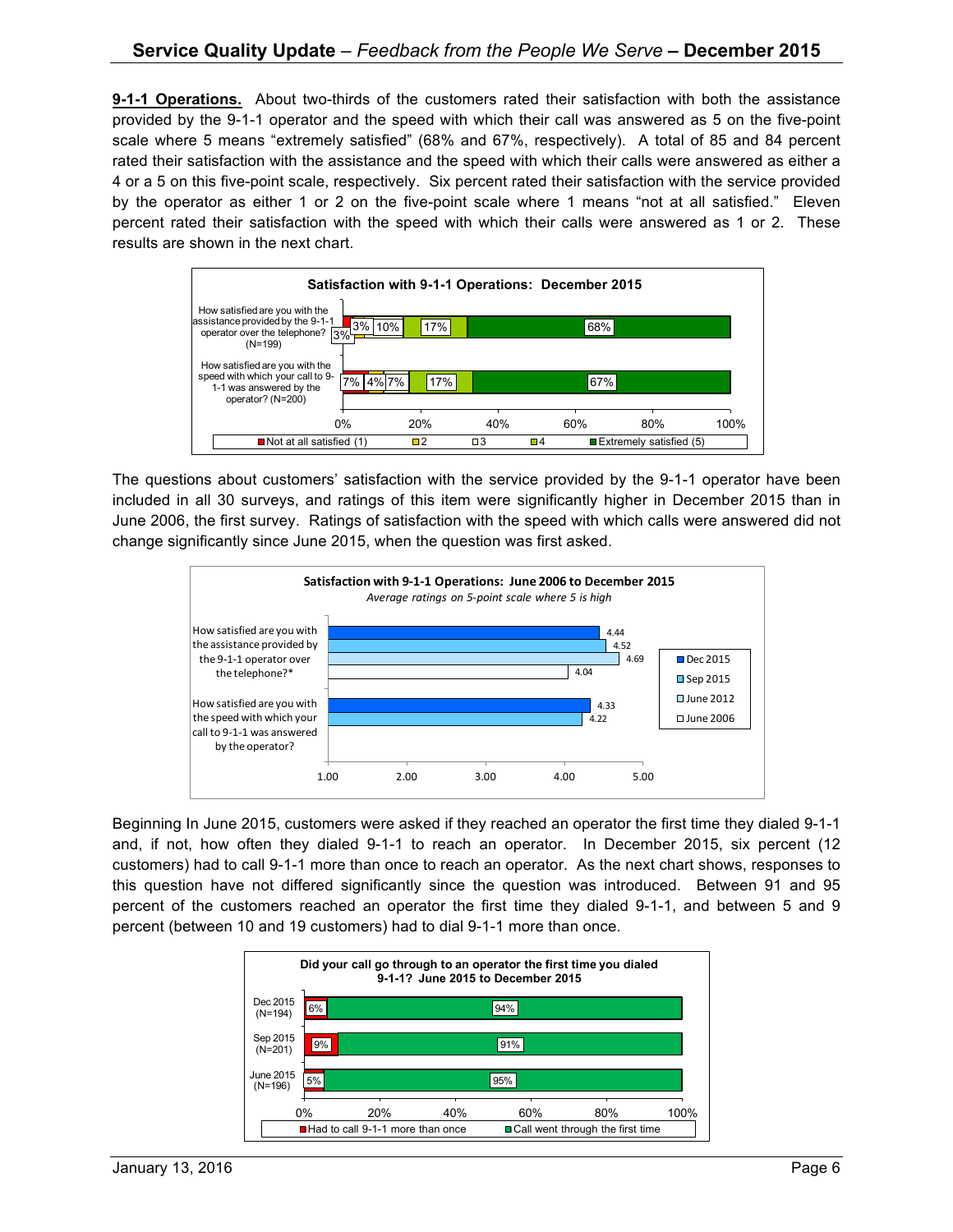Of the 12 customers who had to call 9-1-1 more than once to reach an operator in December 2015, 9 (75%) reached the operator on their second attempt, 2 (17%) on their third attempt, and 1 (8%) on the tenth attempt.

**Feelings of Safety,** Over half (54%) of the customers rated their overall feelings of safety in Seattle as 4 or 5 on a five-point scale where 5 means "extremely safe"; and 15 percent rated their feelings as 2 or 1, where 1 means "not at all safe." Over half (57%) rated their feelings of safety as 5 ("extremely safe") when walking alone in their neighborhoods during the day, and 22 percent rated their feelings of safety as 5 when walking alone in their neighborhoods at night. At the same time, just two percent rated their feelings of safety as 1 ("not at all safe") when walking alone in their neighborhoods during the day, and 11 percent rated their feelings of safety as 1 when walking alone in their neighborhoods at night.



The questions about feelings of safety were added to the surveys in November 2006 (overall feeling of safety in Seattle) and in April 2007 (feelings of safety walking alone in your neighborhood during the day and at night). Feelings of safety reported on these three questions have fluctuated significantly across surveys, and feelings of safety walking alone in your neighborhood during the day were significantly lower in December 2015 than in April 2007 when this question was first asked. These results are shown in the next chart.



When asked about the impact of the incident that caused them to call 9-1-1 on their feelings of safety, over half of the customers (52%) reported that they feel "about as safe as before the incident occurred." The remaining customers said that they either felt "less safe" (33%) or "more safe" (15%) than before the incident occurred. Similarly, when asked about the impact of the service received from the Department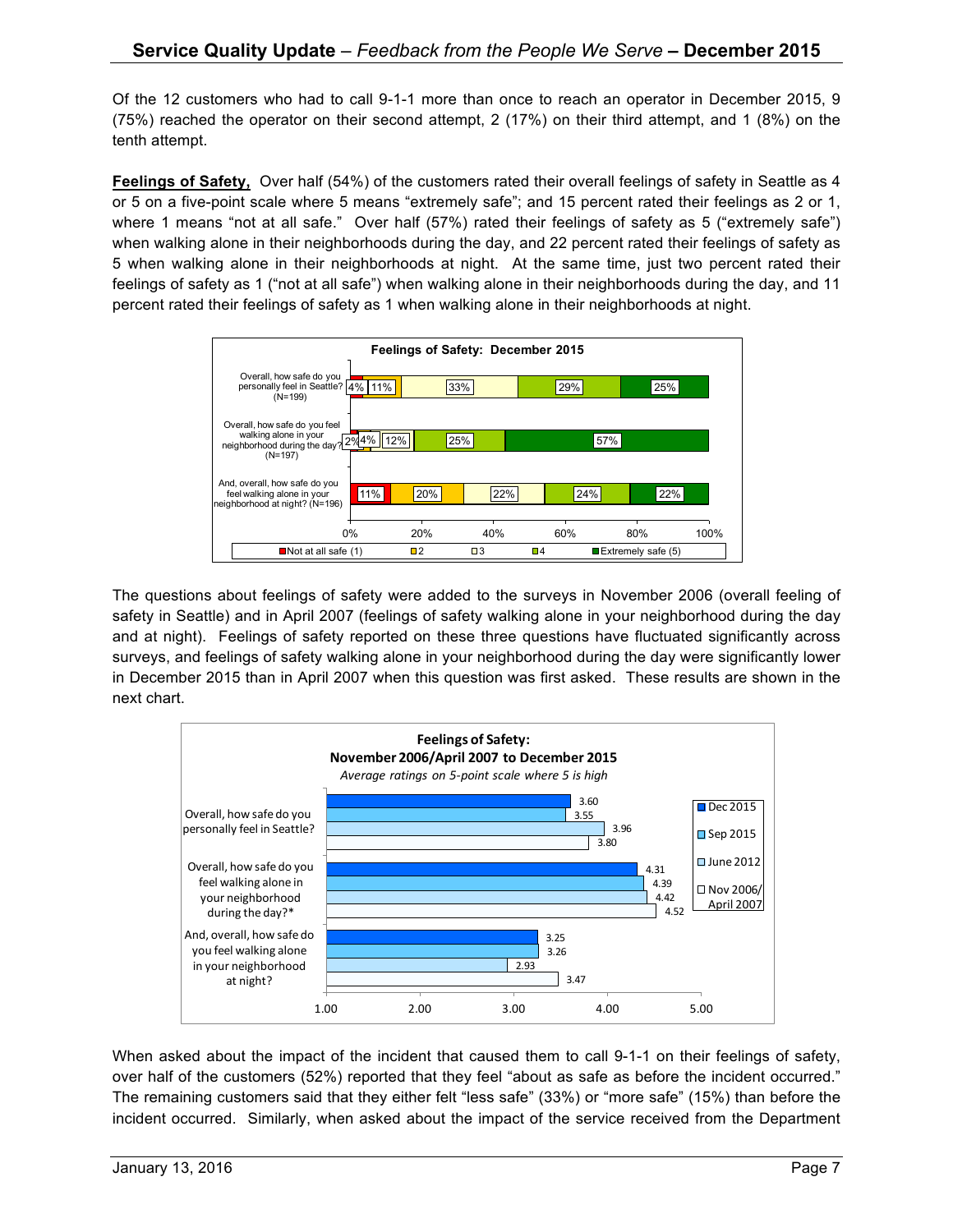as a result of their call to 9-1-1, over half (55%) of the customers said that they feel "about as safe now as before they called 9-1-1," while 35 percent said they feel "more safe," and 10 percent feel "less safe."

Examining the responses to these two questions shows that the service received from the Seattle Police Department led to an increase in the percentage of customers who said they feel "more safe" (15% to 35%), as well as a decrease in the percentage of customers who felt "less safe" (33% to 10%), as shown in the next chart. This indicates that feelings of personal safety increased and customers were reassured by the Department's response.



Customers' reports of the impacts of both the incident and the service provided by the Department have changed significantly across surveys. However, in every survey, a larger proportion of customers said they felt "more safe" and a smaller proportion said they felt "less safe" after receiving service from the Department than after the incident that caused them to call 9-1-1. Service provided by the Department consistently led to increases in feelings of personal safety, as shown in the next two charts.